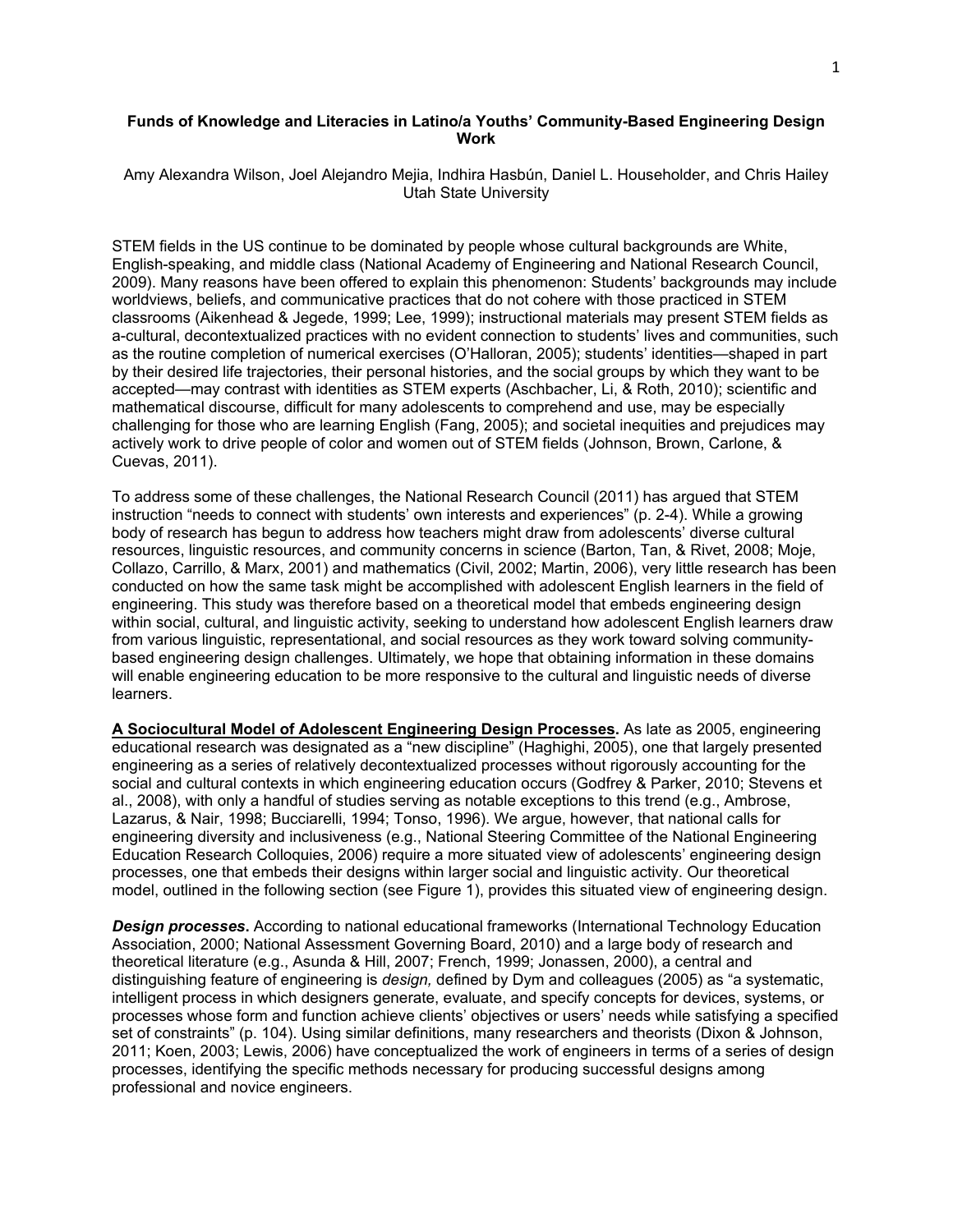

*Figure 1*. A sociocultural model of adolescents' engineering design process.

*Reciprocity among elements of model.* We close this description of the 'sociocultural model of adolescent engineering design processes' by clarifying that we view all three domains of the model design processes, social resources, and language and literacy practices—as being mutually constitutive and reinforcing. Design processes, for example, entirely depend on receptive literacy practices such as locating and comprehending relevant texts during the information gathering stage, and expressive literacy practices such as producing representations used to reason about the design. Furthermore, although our visual model (Figure 1) separated "language and literacy practices" from "social resources," in essence we believe that language and literacy practices *are* a social resource, tightly intertwined with one's identity and participation in engineering Discourses. Moreover, we believe that the three domains are in some ways interchangeable; for instance, if one adolescent cannot understand a particular website (e.g., categorized as an ineffective *receptive literacy practice*), then he or she may know somebody in the neighborhood who can explain similar concepts more easily than the website (e.g., categorized as effectively drawing from a *social resource*). The contextualized nature of this sociocultural model enables us to paint a situated picture of adolescents' engineering design processes, which heretofore has been absent from the research literature.

# **Research Question**

*What design processes, social resources, and language and literacy practices do the Latina/o English learners use as they worked toward implementing a community-based engineering design?* Grounded in our theoretical model, this research question seeks to identify potential connections among formal engineering design processes and adolescents' social resources and literacy practices. By identifying points of connection across the three domains, this study will provide a body of knowledge that works toward the construction of a "third space" in engineering education (cf. Moje et al. 2004), one that blurs boundaries between Latina/o adolescent' home Discourses and literacy practices, and formal engineering Discourses and literacy practices.

# **Method**

**Context of the study.** Throughout the course of one school year (nine months), we followed three groups of Latino/a adolescents as they selected a problem in their communities that were of interest to them, and then sought to solve these problems through engineering design processes. We are currently in the middle of Year Two of the study, in which we follow an additional four groups as they select a problem in their communities and solve them through engineering design process. Each group met twice per month in local community locations of their choosing, such as at libraries or a pizza joint, and together we (the researchers and students) visited their workplaces, local parks, and other community locations that were relevant to the problem that they had selected.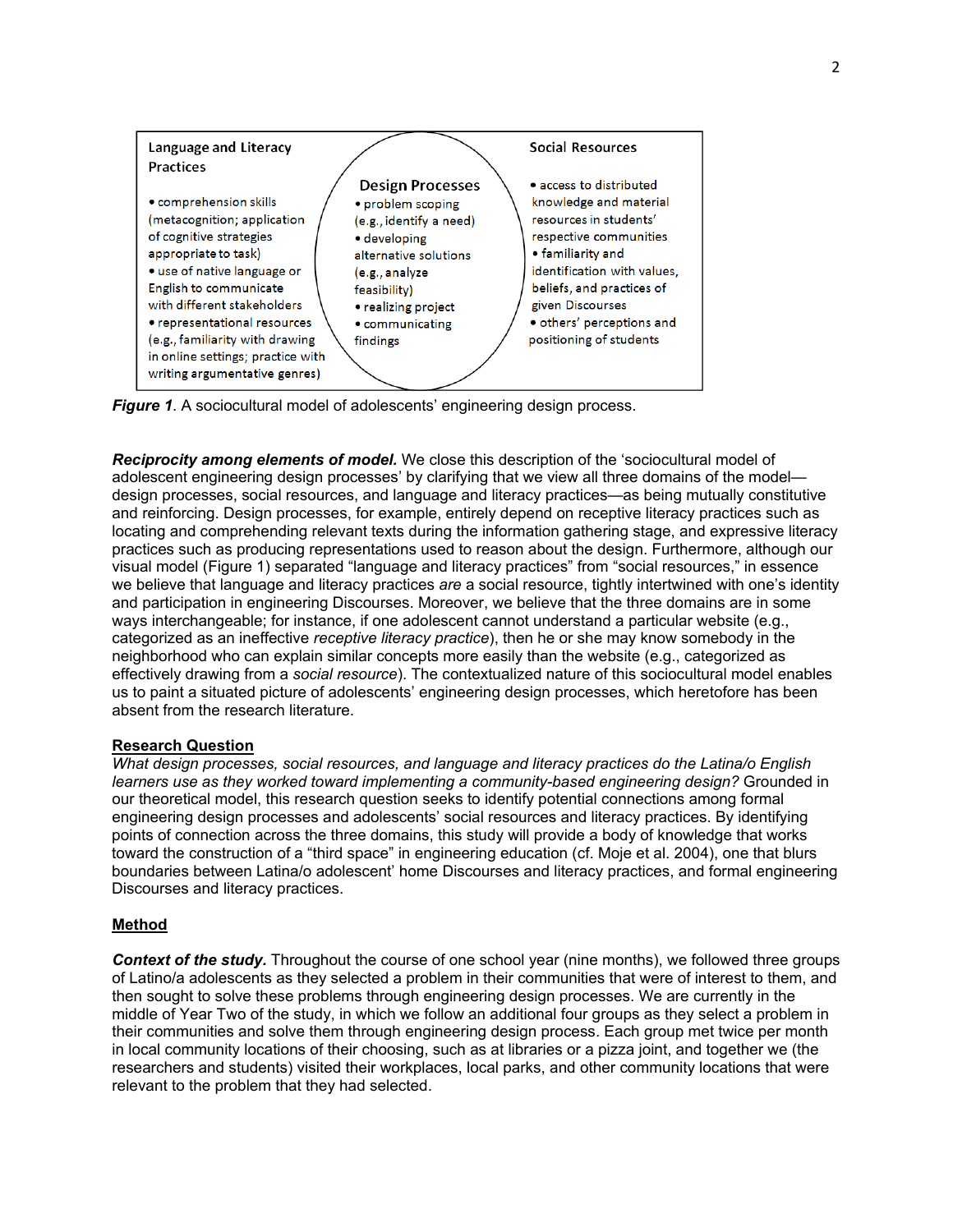The problems that the adolescents have selected/are currently selecting are as follows, which correlate with our descriptions of each group below.

**Group One**: improve and expand a small playground in their neighborhood. **Group Two**: improve an existing device for restraining cats while giving them vaccination shots. **Group Three**: design a wheelchair-accessible door for their high school. **Group Four**: design a device that will decrease their parents' injuries in the workplace while lifting heavy objects (e.g., boxes, carcasses). **Group Five:** design a playground for people in wheelchairs. **Group Six**: design clothes that are mosquito repellent. **Group Seven**: develop an improved method for harvesting water in the desert valley in which they live.

Each participant was given an I-pad and engineering notebook throughout the duration of the study. They were also given \$20 with which they could purchase apps of their choosing. Students had access to wi-fi at their respective high schools and at the local libraries which they frequented; some of them had wi-fi at home as well.

*Research design.* Like previous studies that documented connections between students' funds of knowledge and formal scientific and mathematical Discourses (e.g., Basu & Barton, 2005; Moje et al. 2001; Nasir, 2002), this study is based on ethnographic methods of data collection and analysis (e.g., Barton, 2001; Murillo, 1999). As researchers who had studied connections between African American students' cultural practices and formal mathematics, Nasir and Saxe (2003) asserted that "ethnographic techniques are well-suited for identifying important sites for analysis in which tensions between ethnic and academic identities may arise" (p. 16). Kelly, Chen, and Crawford (1998) similarly argued that ethnographic inquiry is essential for describing scientific activities situated within local, social, and cultural contexts. Although the field of engineering education is not characterized by a robust history of ethnographic research to the same extent as other STEM fields (Godfrey & Parker, 2010), Foor, Walden, and Tryten (2007) nonetheless argued that qualitative methods are necessary in engineering educational research because they provide "a microphone for the voices of the marginalized to be heard. Ethnography of the particular allows us to hear each and every voice that would otherwise be lost in…statistical analyses" (p. 113). In sum, this study is grounded in a large body of theoretical and research literature suggesting that ethnographic methods are fitting for research purposes that seek to connect adolescents' everyday Discourses with formal engineering processes.

*Participant selection and characteristics***.** To recruit participants, we visited four high schools located in rural Northern Utah. We presented the research to students in clubs such as Latinos in Action (LIA) and Mathematics, Engineering, and Science Achievement (MESA). In one school that did not have these clubs, the school counselor gathered students whom she thought would be interested in participating. Out of about 50 students who wanted to participate in the study, we selected 24 adolescents based on three criteria. First, they identified themselves as Latino/a, as Hispanic, and/or as being from a Spanishspeaking country (e.g., "I am Guatemalan.") Second, they had recently received English as a Second Language services. Third, they spoke Spanish as a first language. We did not require participants to have previous experience with engineering because we wanted to see how they drew from everyday funds of knowledge, as opposed to formal knowledge of engineering, to accomplish the task. Of the 24 participants, six of them had attended engineering courses in high school.

The researchers split the participants into seven groups based primarily on their location (e.g., students from the same region of the valley were grouped with others who also lived in that region of the valley). Most students were born in another country (Guatemala, Honduras, Mexico, Salvador), although some students had been born in the United States to one or more parents who had immigrated from another country (Argentina, Guatemala, Honduras, Mexico) and who spoke Spanish at home. The students in Groups Six and Seven attended a magnet school whose mission was to focus on STEM education, and several of their parents were engineers, university professors, or doctoral students in engineering. The students in the other groups had working class parents who held jobs at the local meat-packing plant, in the local dairy, as poultry workers, as car mechanics, as construction workers, as painters, or as valets. A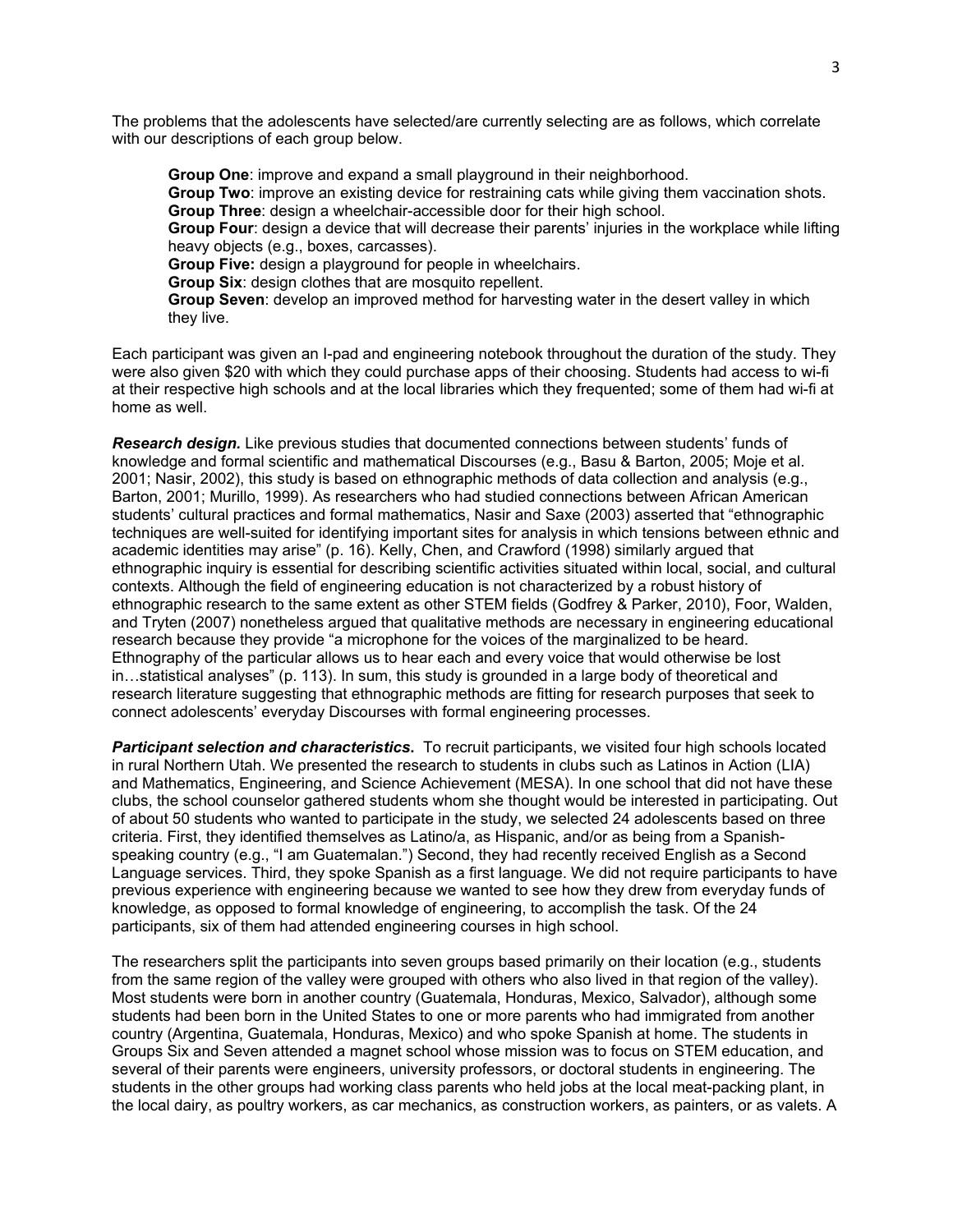few students helped their parents manage small businesses, such as local restaurants or yard-care businesses, which sometimes went in and out of insolvency. The groups' composition was as follows:

**Group One:** two females (sisters) and one male **Group Two:** four females (one pair of sisters) **Group Three:** three males **Group Four:** one male and three females **Group Five:** four females (two of whom were cousins who lived together) **Group Six:** three males **Group Seven:** three females (two of whom were cousins who lived together)

*Background of researchers.* Amy Alexandra Wilson is a literacy researcher who specializes in culturally responsive disciplinary literacy instruction for Latino/a and adolescents. Joel Alejandro (Alex) Mejia is a former metallurgical and aerospace engineer who is currently pursuing his doctorate in engineering education. Indhira Hasbún holds a BS in civil engineering and is currently pursuing her Masters degree in environmental engineering. Dan Householder was formerly the co-director of the National Center of Engineering and Technology Education, the President of the Council on Technology Teacher Education, and the President of the International Technology and Engineering Educators Association. He currently teaches doctoral-level courses on engineering education. Christine Hailey is a former aerospace engineer and is currently Dean of the College of Engineering at Utah State University. Alex and Indhira were born in Mexico and the Dominican Republic, respectively, and they conducted interviews and group meetings with the participants in Spanish when necessary.

*Data sources***.** We collected four types of data. The first type of data was *audio- and/or video-recordings* of the adolescents' bi-monthly meetings in which they met to discuss what problems they wanted to address and in which they went about solving the problems. These audio- and video-recordings also included observations of students as they collected data in their communities, such as when Group Two interviewed veterinarians and workers at humane societies, or when Group One distributed surveys to people at a local park. In cases where the use of recording equipment was unethical due to lack of consent from others (e.g., people at the park), we took field notes.

Second, we conducted *interviews* with each adolescent about once per month. In the initial interview, we sought to learn more about the adolescents' backgrounds and life histories. In the ongoing interviews, we asked questions that sought to elicit the adolescents' language and literacy practices as well as their social resources. Oftentimes, interview questions were based on findings from previous group discussions. For instance, when Miguel (all names are pseudonyms) said he wanted to build a handicapped door that used a hydraulic device he had previously seen, we interviewed him about his experiences with using/fixing/maintaining/observing hydraulic devices at his workplace. (Miguel milked cows at a local dairy.)

The third type of data was *retrospective and concurrent protocols* (Ericcson & Simon, 1993; Smagorinsky, 1994) in which participants articulated their thinking while performing tasks that we believed might prove relevant to the engineering design process. For instance, students conducted concurrent protocols in which they thought aloud while seeking for relevant information on the Internet, explaining why they chose one site over another site. As a second example, we asked one student to think aloud while she played her favorite app, which was a fashion design app, as she explained why she made particular financial decisions or decisions related to style and materials selection. As a third example, we videorecorded Federico's thought processes while he was in the process of using machinery to milk a cow.

The fourth type of data was *adolescent-generated products,* which included representations generated throughout the design process; a record of the websites that they visited in relation to the engineering design task; more formal products, such as drafts of their final designs; and other relevant artifacts.

*Data analysis***.** The first and second author are currently using a modified version of *constant comparative analysis* (Strauss & Corbin, 1998) to analyze the data. Although CCA was originally developed as an extension of 'grounded theory' (Glaser & Strauss, 1967), in which the researchers allegedly have no preconception of the categories that they will find, our version of CCA was shaped by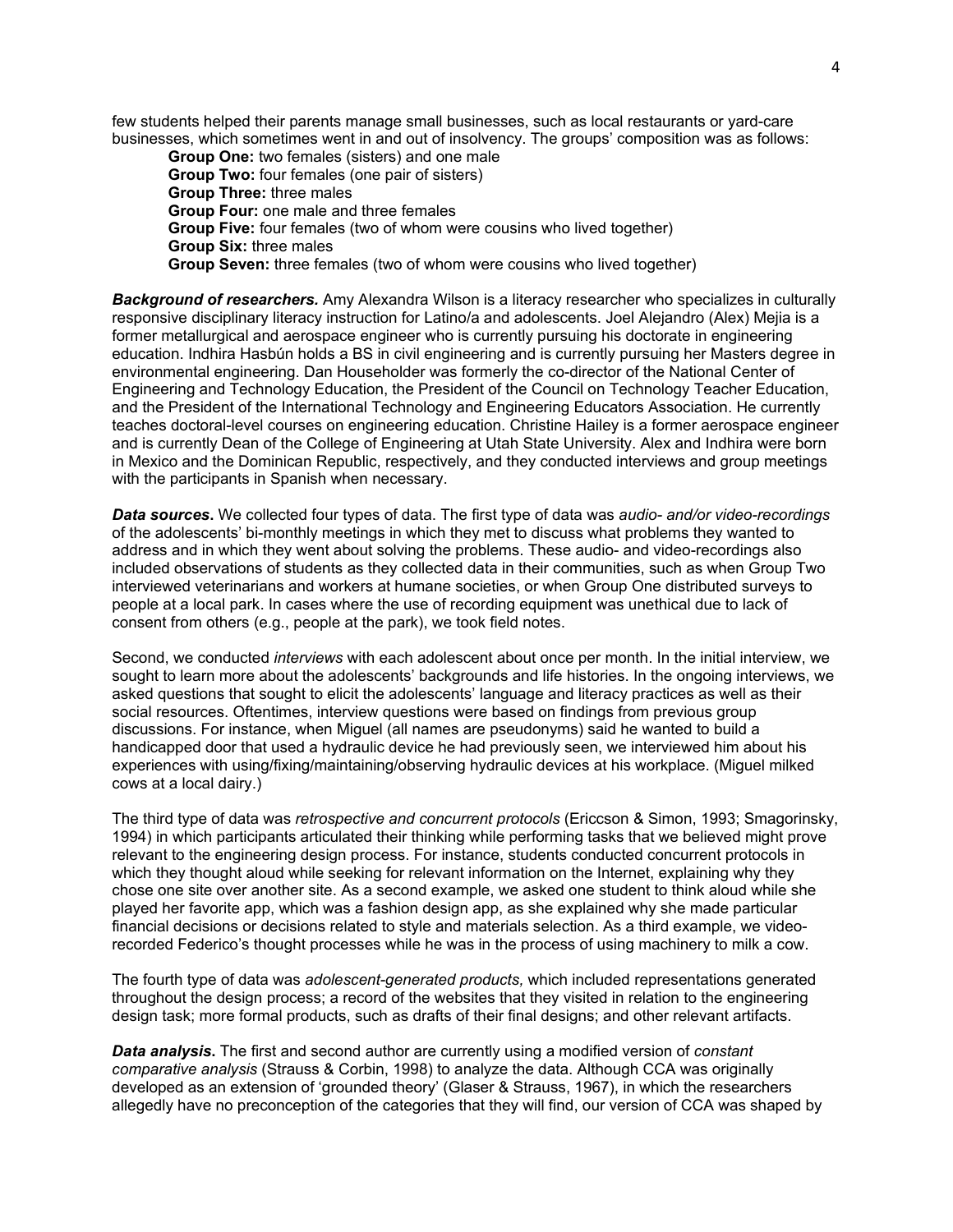our theoretical model and by previous research connecting adolescents' everyday Discourses to science Discourses (e.g., Barton & Tan, 2009; Moje et al. 2001). Using these a priori codes and questions as well as our readings of the data, Amy Alexandra and Alex jointly developed codes which identified patterns in the data, and we are analyzing the whole data set together while mutually agreeing on each code (Smagorinsky, 2008). Indhira and Dan are conducting data audits, in which they read and discuss individual data excerpts—including the process and product behind the analysis—and confirm that our analysis of the data seems credible to them based on their familiarity with the data set and with the participants. Finally, we plan to invite the participants for feedback on our findings, although we have not yet done so.

# **Findings**

Below, we describe six categories of social resources that we noticed in our preliminary analyses. We describe each type of social resource as well as how they connect to engineering design processes and/or language and literacy practices.

**(1)** *Workplace***.** Many students' funds of knowledge related to their own or to their parents' workplaces. Workplace experiences provided students with a wealth of knowledge relevant to engineering, such as (a) the pre-eminence of safety, (b) economic considerations, and (c) consideration of trade-offs. In this section, we provide examples that illustrate what the research participants learned in each area.

Through their own or their parents' workplace experiences, students learned about the importance of making engineering designs that are *safe* on many different levels. For instance, Sofia helped her father clean and bandage a severe cut caused by machinery that sliced meat. Ariana and Katarina similarly tried to help their fathers who had back pain and hand pain due to their work lifting heavy boxes. From parents' and their own experiences with injuries caused on the workplace, students learned the importance of making designs that accomplished tasks effectively while still promoting and maintaining the safety of the humans who used the devices.

The participants also learned a variety of economic factors through their experience in the workplace. For instance, they learned about marketing through trying to sell commodities for their parents. As one example, Emilio learned from a young age how to use communicative techniques that would help his grandparents sell avocados from their farms. The adolescents sought to apply these techniques when sharing their proposed designs with clients who could provide the funding for their designs to be realized. Just as engineers must often consider their clients' tight budget while making decisions, students' workplace experiences taught them to consider constraints when allocating money. For instance, Miguel and Federico knew that, in order to earn bonuses when selling their milk to a supplier, they needed to produce milk with a specified, limited number of bacteria per unit. Yet their bosses could not afford highend equipment for early detection of sick cows because the cost of this equipment would significantly reduce the profits of the dairy. From these experiences and others, the adolescents knew that the *ideal* solution (e.g., buying the best equipment) was often not the *optimal* solution because the ideal solution was often financially out-of-reach for the target population.

In addition to learning about constraints, which are essential to the engineering design process, the participants' workplaces also taught them about how to consider trade-offs, which is another central component of engineering design. Trade-offs include a value judgment as engineers consider which factors are more important than others. For instance, an engineer might make products out of sustainable materials, but these materials could cost more for clients as opposed to non-sustainable materials. In this case, engineers would have to weigh sustainability against cost prior to deciding on a final design. From their experiences in the workplace, students often saw cost weighed against workplace safety, often with cost coming out as the most valued factor. For instance, Miguel and Federico's boss would clean the dairy machinery by flushing it with an acid—which was a cheap method for maintaining the machinery and ensuring milk with lower bacteria—but this method also produced injuries among the workers who often inhaled the acid, which resulted in stinging eyes and throats. Ariana, Isabel, and Sofia's fathers similarly worked at meat-packing plants where workers' safety and environmental safety were usually placed second to cost efficiency in the bosses' decisions. These experiences—especially with their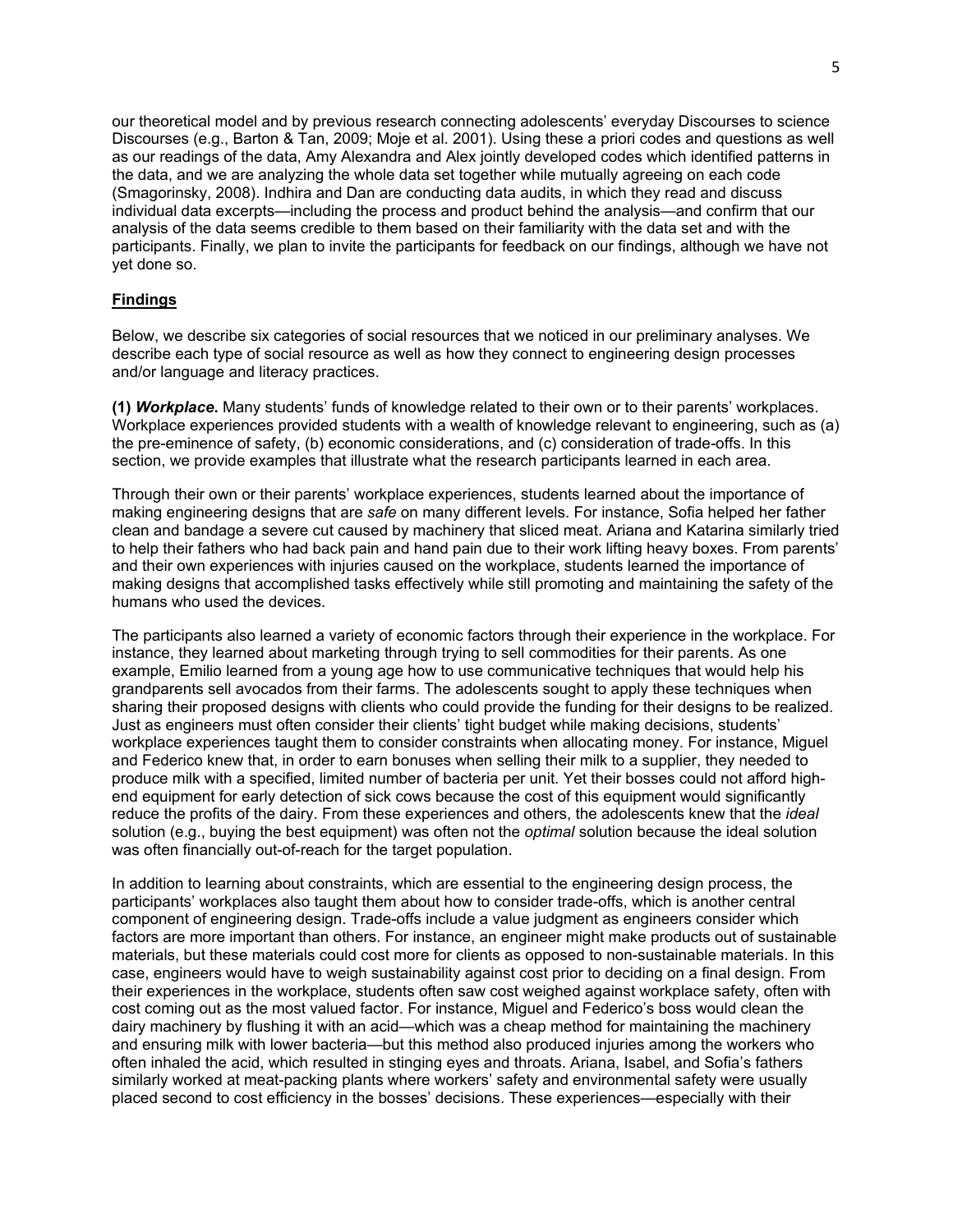parents' injuries while at work—gave the adolescents a sense of the importance of ethics in engineering, including how costs need to be balanced against other, more humane considerations.

**(2)** *Health of Self and Family.* The adolescents' experiences with their own health, as well as the health of their families, were often rich sources of knowledge that enabled students to make more compassionate and effective engineering designs. For instance, Katrina had a medical condition that caused her to break about ten different bones throughout her lifetime, while Clara had an illness as a child that caused her to go deaf in one ear while progressively losing her hearing in the other. Emilio accompanied his mother to chemotherapy every other week, while Tito helped his younger brother with muscular dystrophy in and out of the shower and in out of bed every day.

Due to these illnesses, the adolescents were deeply motivated to learn a lot of scientific information about illnesses, such as how chemotherapy works to destroy cells that divide rapidly, how bone density affects breakages and the methods that are used to set bones, how the cochlea functions in the ear, and so forth. We imagine that these bodies of knowledge could have been used as adolescents devised products that would help the human body, although none of these adolescents chose to make products related to their own or their families' illnesses. Based on his experiences with his brother, however, Tito did propose to his group that they build a light-weight, transportable ramp that would work even on non-standard porches. He had helped his family to research and sample several available products on the market, but they had been unable to find a product they could afford that would work for his brother's needs in the particular duplex in which they lived. In other words, due to his experience with his brother's illness, Tito did market research on available products and identified a gap in the market that could be filled with a product, which is often one aspect of engineering design. He also had first-hand experience with the needs of people with disabilities—he identified that his slender mother, for instance, could help his brother get in and out of some devices, but not others, in which case he (a tall, stocky teenager) had to do the job. This experience gave him insight regarding how one device can be effective under some circumstances (one device could work well for strong, muscular people) but not under other circumstances (the same device would not work as well for slender people).

Several engineers mention empathy as an important part of the design process because often engineers must meet the needs of people whose circumstances are different from their own. We argue that the adolescents' experiences with illnesses developed this sense of empathy as adolescents learned firsthand that engineering, at its best, is about helping diverse people—such as people with diverse body types/conditions, people with diverse incomes, and people from diverse geographic regions—and not simply imagining more and better devices for the healthy and rich who live in resource-rich regions of the world.

*(3) Travel across countries.* Adolescents' travel across countries also served as another resource that connected to their design processes. Several devices or systems in their home countries were different than many devices in America, and consequently familiarity with multiple devices helped the adolescents develop multiple ways at looking to solutions to problems. Karina, for instance, had recently helped her father design a house, which an architect subsequently built in Salvador. This house served as a full-time resident for Karina's grandmother, as well as a part-time vacation home for Karina's family when they visited. Karina explained that, as opposed to many houses in the United States which are made of brick, wood, or other materials—many houses in Salvador are made of cement. She also explained that when Argentinian houses are made of cement, they are usually only one story tall because the cement and water are heavy and difficult to transport up to a second story.

She described how she and her father had to create extremely different house designs as compared to the house they had in America, in order to better account for the styles and available materials in their region in Argentina. For instance, they knew they needed to put iron bars on the window in order to keep out would-be thieves in their neighborhood, and they had to account for the nature of concrete when deciding how they would build a two-story home. As a second example, Federica helped her father build an outdoor mud and brick stove in Mexico, which was different than the stove she had in her kitchen in the U.S. In both of these cases and in many others, an international perspective gave the participants intimate and elaborate experience with how people may devise significantly different solutions to similar problems, and yet both solutions may get the job done.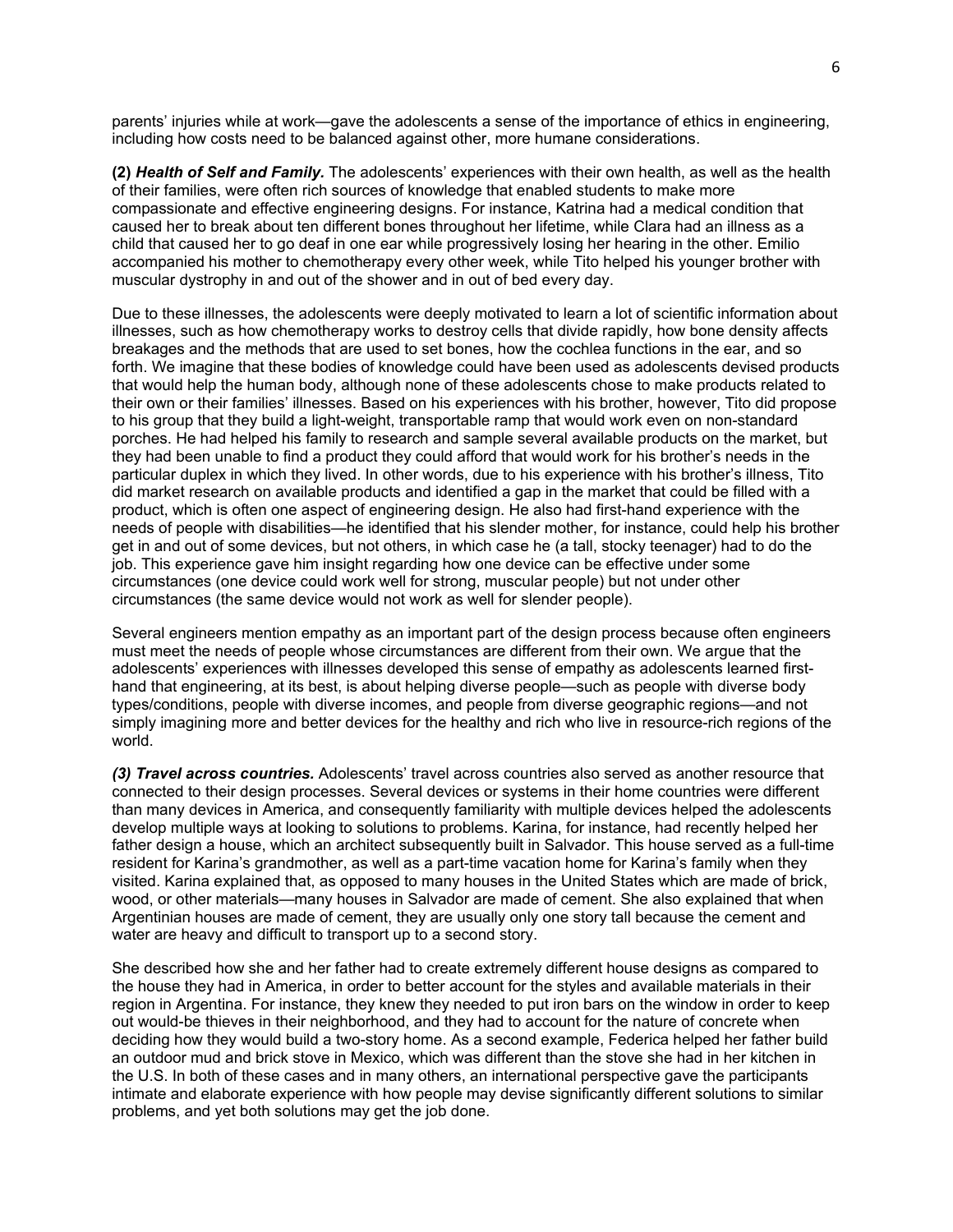**(4)** *Household/yard tasks, construction, and maintenance.* We found that the adolescents often helped their families with household and yard tasks, which served as a potentially rich resource for engineering design. One such task included caring for animals, such as goats, cats, and dogs. Members of Group Two, which built the restraining device for the cats, often drew on their experience with caring for animals while planning their design. For instance, they knew that "scruffing" a cat, or picking it up by its neck, often renders a cat more docile, and they sought to determine whether they could incorporate this element into their own restraint to make feral cats more docile. As a second example, Elena and Laura (sisters) helped their fathers lay stones in their backyard outside of their porch to prevent erosion, which later proved relevant to their playground design as they sought to prevent erosion of sand in the playground. As a final example, Nyla and Silvia watched their dad make and install metal fences and gates for their house. When they had questions about the material they should choose for their cat restraining device, they knew that their dad had experience with metal working, and they used his expertise to determine which type of metal should be used in the device.

(5) *Popular cultural texts***.** Several of the students watched TV shows that gave them insight into the engineering design process as well. A few students watched included *Fetch.* In this series, in each episode, an adolescent was faced with a problem, such as that somebody lost his friend in a pinewood derby car race, and he wanted to build a car that could beat his friend in an upcoming race. Other students watched *How It's Made,* which describes how objects such as engines and bubble gum are made.

Eduardo enjoyed *Design Squad,* which he described in the following terms: "And what they do is that every single episode they have a different problem they're trying to solve. So they first start with a problem and like basically do a video presentation on it so then they could see it. They do a project where they find something that needs to be fixed. Like one of them was, I remember it was a water slide that they use down like a public swimming pool. And the thing is they had a water slide there but it had no water running from it. So it got really hot and then you couldn't even go down it, basically you'd get stuck. So they kind of then figured out what are some fun ways that you could make it work, get it wet, but without making it hard." Through watching this show and *Fetch*, Eduardo learned how different people come up with different solutions, each of which included merits and drawbacks, and he listened as professionals evaluated each design according to these merits and drawbacks. We argue that this process, too, gave him insight into the complexity of evaluating the merits and drawbacks of designs according to a set of criteria that varied according to setting (e.g., "fun" is important in waterslide designs but may not be relevant to all designs).

(6) *Digital technologies.* Students' experiences with digital technologies, such as apps and video games, likewise proved relevant to thinking like an engineer. Silvia, for instance, enjoyed playing with fashion apps in which she read client's specifications and then made designs that met those specifications. As she played the game, for instance, one client said she liked clothes with the following characteristics: collar, lace, long sleeves, and pleated. Under the assumptions that clients often do not specify all of their preferences, Silvia conducted other types of research by looking at the clothes that the client had worn in the past, noting what kinds of materials and colors she liked as well. Silvia then produced a final outfit for her client, which was evaluated and given a lot of points. We argue that this type of thinking relates to engineers who must meet the needs and preferences for their clients, many of whom do not specify all of the relevant criteria and constraints, leaving engineers to conduct additional research (Dym & Little, 2009).

As a second example of using apps to promote engineering thinking, Silvia played an app called *Design,*  which required her to purchase machines and materials to make a clothing store, to design the layout of the store, and to use money from the store to purchase additional materials. As part of this game, Silvia had to consider whether to purchase a machine that would make her clothes 50% faster than her current machine. Silvia noted that the benefits of the machine would include making more clothes, which would ultimately lead to more money, but the downside of purchasing the machine would mean providing a lot of money at the outset, which was a risk if not enough clients purchased the product made by the machine. We argue that this game gave Silvia practice with working within constraints to manufacture products as she weighed trade-offs, which are hallmarks of thinking like engineers.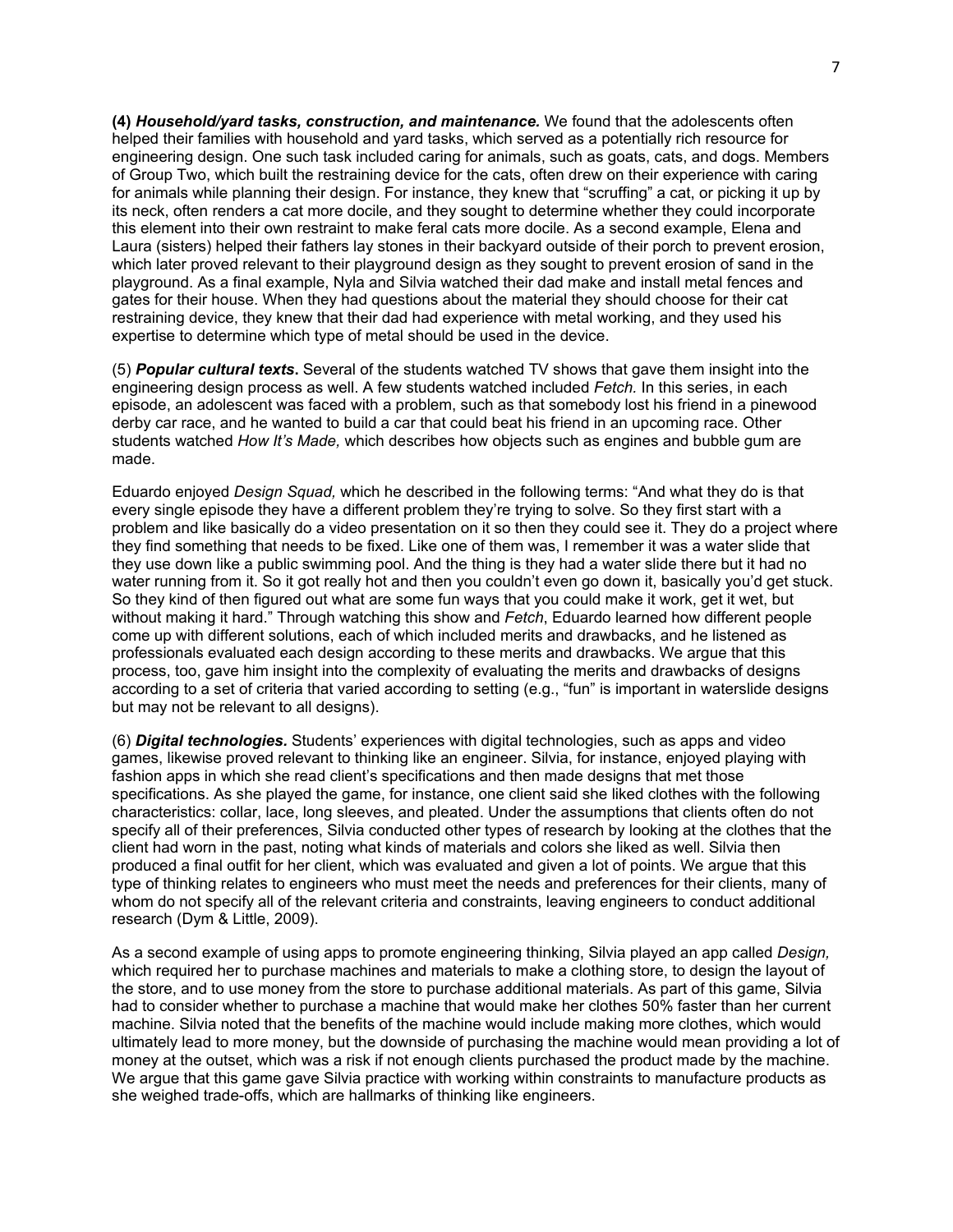As a final example, we cite Mario's experience Sim City, which taught him several principles related to civil engineering. He learned about the importance of spatial reasoning, such as where to place industrial plants in relation to residential homes. He stated, "Mostly, the industrial parts gets really polluted, and a lot of germs. So you want it away from the city when you have the shops and stuff. Cause if you put an industrial part next to a house, the people there are going to start getting sick soon and stuff." He explained, consequently, he believed industrial plants should be built away from cities, especially where wind patterns tended to blow smoke away from people, to lead to healthier cities.

We had anticipated that "digital technologies" would often include the use of the Internet to search for materials and costs, but we found that this task proved difficult for the participants. For instance, the group who built the cat restraint device wanted the device to snap together using the same mechanism that holds a refrigerator door to the refrigerator. The group typed in "refrigerator magnets" and found images of magnets that people frequently place on fridges, but were unable to locate information regarding how fridge doors stuck to fridges. As a second example, Nyla sought to locate materials with which to make the cat restraint device, and found an app that listed different materials and their properties. The following interview excerpt highlighted her understanding of the app:

*Researcher*: Earlier you said you didn't know what conditioner A means. Is there anything else here that you don't know what it means?

*Natalia*: Yeah, what they're talking about. Just basically everything what they're talking about. Like elongation and hill stress and ten [a number listed for a property of a material]. Okay, I don't know what that is, and strength. And then AISI, what that stands for.

We found that, instead of locating information online, the group preferred instead to use other resources available to them. After this search proved difficult, Nyla asked her dad, who worked with metal around the house, to just tell her what material he thought they should use and why. The group later chose this material for their design. As a second example, Miguel had searched for legal codes related to the American with Disabilities Act, because he wanted to collect proof that his principal was legally obligated to install a handicapped door at his school. After scrolling through legal documents online, he was unable to locate or comprehend a text that would prove that the principal was legally obligated to install the door. Consequently, he asked one of his teachers, who was knowledgeable about the law and who supported Miguel's efforts, to instead just tell him.

#### **Implications**

This exploratory study suggests an initial framework from which high school engineering teachers can draw as they seek to integrate their Latino/a students' everyday funds of knowledge and social resources to more formal engineering design processes. This study suggests that Latino/a students, although they are profoundly underrepresented in engineering courses and in the engineering workforce, bring a wealth of knowledge and experiences that can are relevant to engineering design thinking and practice. We hope that, by drawing from students' at-home experiences, bodies of knowledge, skills, and interest, engineering can be made more culturally responsive for Hispanic students. More research can be conducted to determine whether this framework is a useful heuristic for Hispanic students from other rural areas or from urban areas.

Finally, this study also suggests that, in the information gathering stage of the design process, teachers may consider ways they can support students in locating information relevant to the design process and provide explicit comprehension instruction on the texts that they find since many of these texts seem to be difficult for adolescents to understand.

#### **References**

Aikenhead, G. S., & Jegede, O. J. (1999). Cross-cultural science education: A cognitive explanation of a cultural phenomenon. *Journal of Research in Science Teaching, 36,* 269-287.

Alvermann, D. E. (2004). Multiliteracies and self-questioning in the service of science learning. In E. W. Saul (Ed.), *Crossing borders in literacy and science instruction: Perspectives on theory and*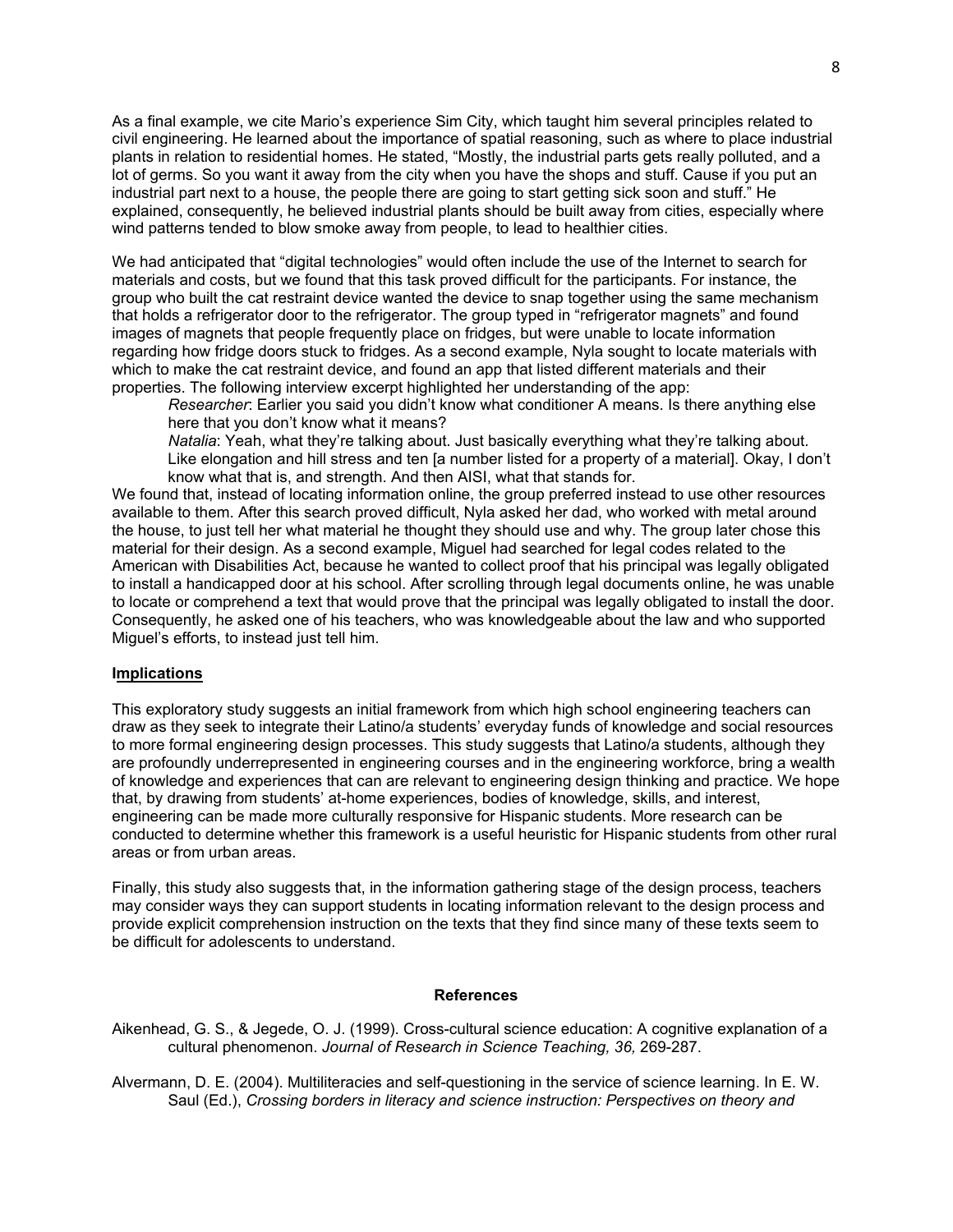*practice* (pp. 226-238). Newark, DE: International Reading Association and National Science Teachers Association.

- Alvermann, D. E., & Wilson, A. A. (2011). Comprehension strategy instruction for multimodal texts in science. *Theory into Practice, 50,* 116-124.
- Ambrose, S., Lazarus, B., & Nair, I. (1998). No universal constants: Journeys of women in engineering and computer science. *Journal of Engineering Education, 87,* 363-369.
- American Association for the Advancement of Science. (1993/2009). *Benchmarks for science literacy.*  Retrieved from http://www.project2061.org/publications/bsl/
- Apedoe, X., & Ford, M. (2010). The empirical attitude, material practice, and design activities. *Science & Education, 19,* 165-186.
- Aschbacher, P. R., Li, E, & Roth, E. J. (2010). Is science me? High school students' identities, participation, and aspirations in science, engineering, and medicine. *Journal of Research in Science Teaching, 47,* 564-582.
- Asunda, P. A., & Hill, R. B. (2007). Critical features of engineering design in technology education. *Journal of Industrial Teacher Education, 44*, pp. 25-48.
- Atkinson, R. (1998). *The life story interview.* Thousand Oaks, CA: Sage.
- Atman, C. J., Adams, R. S., Cardella, M. E.,Turns, J., Mosborg, S., & Saleem, J. (2007). Engineering design processes: A comparison of students and expert practitioners. *Journal of Engineering Education, 96*, 359-379.
- Atman, C. J., Cardella, M. E., Turns, J., & Adams, R. (2005). Comparing freshman and senior engineering design processes: An in-depth follow-up study. *Design Studies, 26,* 325-357.
- Baldry, A., & Thibault, P. J. (2006). *Multimodal transcription and analysis: A multimedia toolkit and coursebook with associated on-line course.* London: Equinox.
- Barton, A. C. (2001). Science education in urban settings: Seeking new ways of praxis through critical ethnography. *Journal of Research in Science Teaching, 38,* 899-917.
- Barton, A. C., & Tan. E. (2009). Funds of knowledge and Discourses and hybrid space. *Journal of Research in Science Teaching, 46*, 50-73.
- Barton, A. C., Tan, E., & Rivet, A. (2008). Creating hybrid spaces for engaging school science among urban middle school girls. *American Educational Research Journal, 45,* 68-103.
- Barton, A. C., & Yang, K. (2000). The culture of power and science education: Learning from Miguel. *Journal of Research in Science Teaching, 37,* 871-889.
- Basu, S. J., & Barton, A. C. (2005). Developing a sustained interest in science among urban minority youth. *Journal of Research in Science Teaching, 44,* 466-489.
- Bouillion, L. M., & Gomez, L. M. (2001). Connecting school and community with science learning: Real world problems and school-community partnerships as contextual scaffolds. *Journal of Research in Science Teaching, 38,* 878-898.
- Brickhouse, N.W., & Potter, J.T. (2000). Young women's scientific identity formation in an urban context. *Journal of Research in Science Teaching, 38,* 965–980.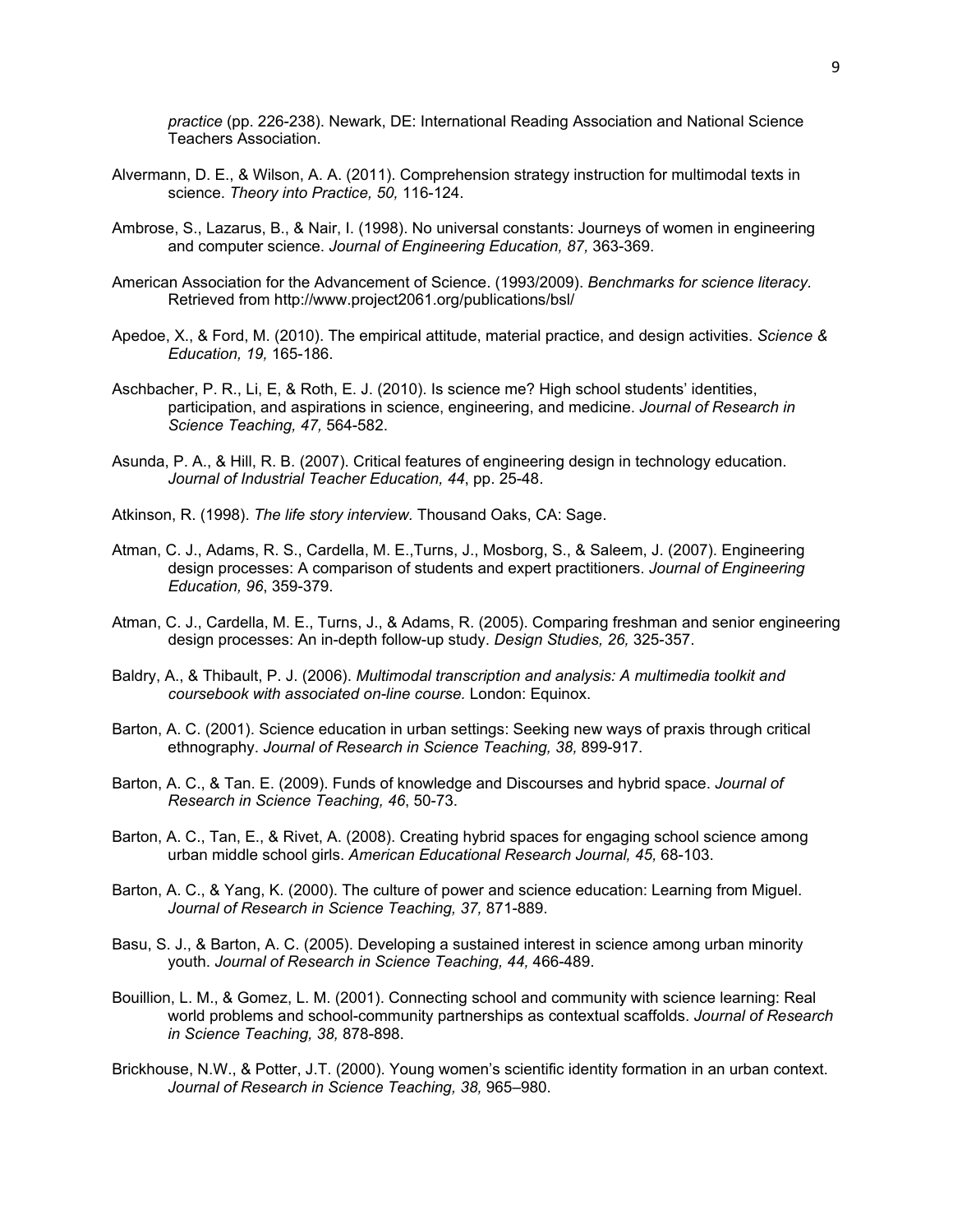- Brilliant-Mills, H. (1993). Becoming a mathematician: Building a situated definition of mathematics. *Linguistics and Education, 5,* 301-334.
- Brown, B. A. (2004). Discursive identity: Assimilation into the culture of science and its implications for minority students. *Journal of Research in Science Teaching, 41*(8), 810-834.
- Bucciarelli, L. L. (1994). *Designing engineers.* Cambridge, MA: MIT Press.
- Bursic, K. M., & Atman, C. J. (1997). Information gathering: A critical step for quality in the design process. *Quality Management Journal, 4,* 60-75.
- Buxton, C. (2006). Creating contextually authentic science in a low performing urban elementary school. *Journal of Research in Science Teaching, 43,* 695–721.
- Cardella, M. E. (2008). Which mathematics should we teach engineering students? An empirically grounded case for a broad notion of mathematical thinking. *Teaching Mathematics Applications, 27,* 150-159.
- Carspecken, P. F. (1996). *Critical ethnography in educational research: A theoretical and practical guide.*  New York: Routledge.
- Celedón-Pattichis, S., Musanti, S., & Marshall, M. (2010). Bilingual teachers' reflections on students' native language and culture to teach mathematics. In M. Foote (Ed.), *Mathematics teaching and*  learning in K-12: Equity and professional development (pp. 7-24). New York, NY: Palgrave McMillan.
- Civil, M. (2002). Culture and mathematics: A community approach. *Journal of Intercultural Studies, 23,*  133-148.
- Coiro, J. (2011). Predicting reading comprehension on the Internet: Contributions of offline reading skills, online reading skills, and prior knowledge. Journal of Literacy Research, 43(4) 352-392.
- Coiro, J. & Dobler, E. (2007). Exploring the online comprehension strategies used by sixth-grade skilled readers to search for and locate information on the Internet. *Reading Research Quarterly, 42*, 214-257.
- diSessa, A. A. (2004). Metarepresentation: Native competence and targets for instruction. *Cognition and Instruction, 22,* 293-331.
- diSessa, A. A., Hammer, D., Sherin, B. & Kolpakowski, T. (1991). Inventing graphing: Metarepresentational expertise in children. *Journal of Mathematical Behavior, 10*, 117-160.
- Dixon, R. A., & Johnson, S. D. (2011). Experts vs. novices: Differences in how mental representations are used in engineering design. *Journal of Technology Education, 23,* 47-65.
- Draper, R. J. (2002). School mathematics reform, constructivism, and literacy: A case for literacy instruction in the reform-oriented math classroom. *Journal of Adolescent & Adult Literacy, 45,* 520-529.
- Dryburgh, H. (1999). Work hard, play hard: Women and professionalization in engineering—adapting to the culture. *Gender and Society, 13,* 664-682.
- Dym, C. L., Agogino, A. M., Eris, O., Frey, D. D., & Liefer, L. J. (2005). Engineering design thinking, teaching, and learning. *Journal of Engineering Education,* 103-120.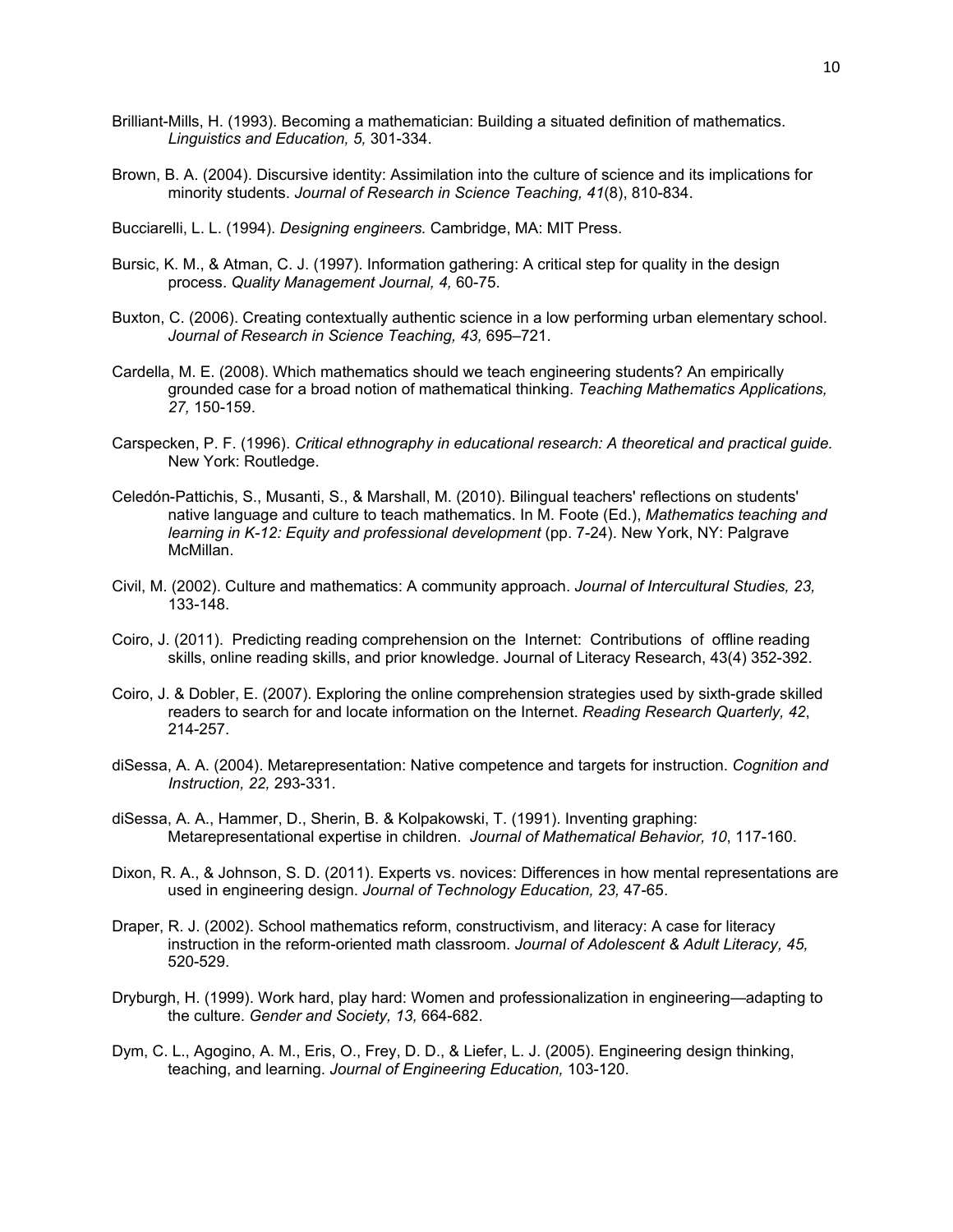- Emerson, R. M., Fretz, R. I., & Shaw, L. L. (1995). *Writing ethnographic field notes.* Chicago & London: University of Chicago Press.
- Ericcson, K. A., & Simon, H. A. (1993). *Protocol analysis: Verbal reports as data.* Cambridge, MA: MIT Press.
- Fang, Z. (2005). Scientific literacy: A systemic functional linguistics perspective. *Science Education, 89,*  335–347.
- Foor, C. E., Walden, S. E., Tryten, D. A. (2007). "I wish that I belonged more in this whole engineering group:" Achieving individual diversity. *Journal of Engineering Education,* 103-115.
- French, M. (1999). *Conceptual design for engineers*. London: Springer.
- Gee, J. P. (2005). An introduction to discourse analysis: Theory and method (2<sup>nd</sup> ed.). London: Routledge.
- Gee, J. P. (2008). *Social linguistics and literacies: Ideology in discourses* (3<sup>rd</sup> ed.) London: Routledge.
- Glaser, B., & Strauss, A. L. (1967). *The discovery of grounded theory: Strategies for qualitative research.* Chicago, IL: Aldine.
- Godfrey, E., & Parker, L. (2010). Mapping the cultural landscape in engineering education, *Journal of Engineering Education, 99*, 5-22.
- González, N., Moll, L. C., & Amanti, C. (Eds.). (2005). *Funds of knowledge: Theorizing practice in households, communities, and classrooms.* Mahwah, NJ: Lawrence Erlbaum.
- Gutiérrez, K. D. (2008). Developing a sociocritical literacy in the third space. *Reading Research Quarterly, 43,* 148-164.
- Hacker, S. (1983). Mathematization of engineering: Limits on women and the field. In J. Rothschild (Ed.), *Machina ex dea: Feminist perspectives on technology* (pp. 38-58). New York, NY: Pergamon Press.
- Haghighi, K. (2005). Quiet no longer: Birth of a new discipline. *Journal of Engineering Education, 94,* 351–53.
- Hailey, C., Austin, C. Denson, C., & Householder, D. (2011). *Investigating influences of the MESA program upon underrepresented students*. Paper presented at the meeting of the American Society for Engineering Education, Vancouver, BC.
- Halliday, M. A. K., & Martin, J. R. (1993). *Writing science: Literacy and discursive power*. Pittsburgh: University of Pittsburgh Press.
- Hayes, D. P. (1992). The growing inaccessibility of science. *Nature, 30,* 739-40.
- Heath, S. B. (1983). *Ways with words: Language, life and work in communities and classrooms.* New York, NY: Cambridge University Press.

Householder, D. L. (Ed.). (2011). *Engineering design challenges in high school STEM courses: A compilation of invited position papers*. Retrieved from [http://ncete.org/flash/pdfs/Engr%20Design%20Challenges%20Compilation.pdf.](http://ncete.org/flash/pdfs/Engr%20Design%20Challenges%20Compilation.pdf)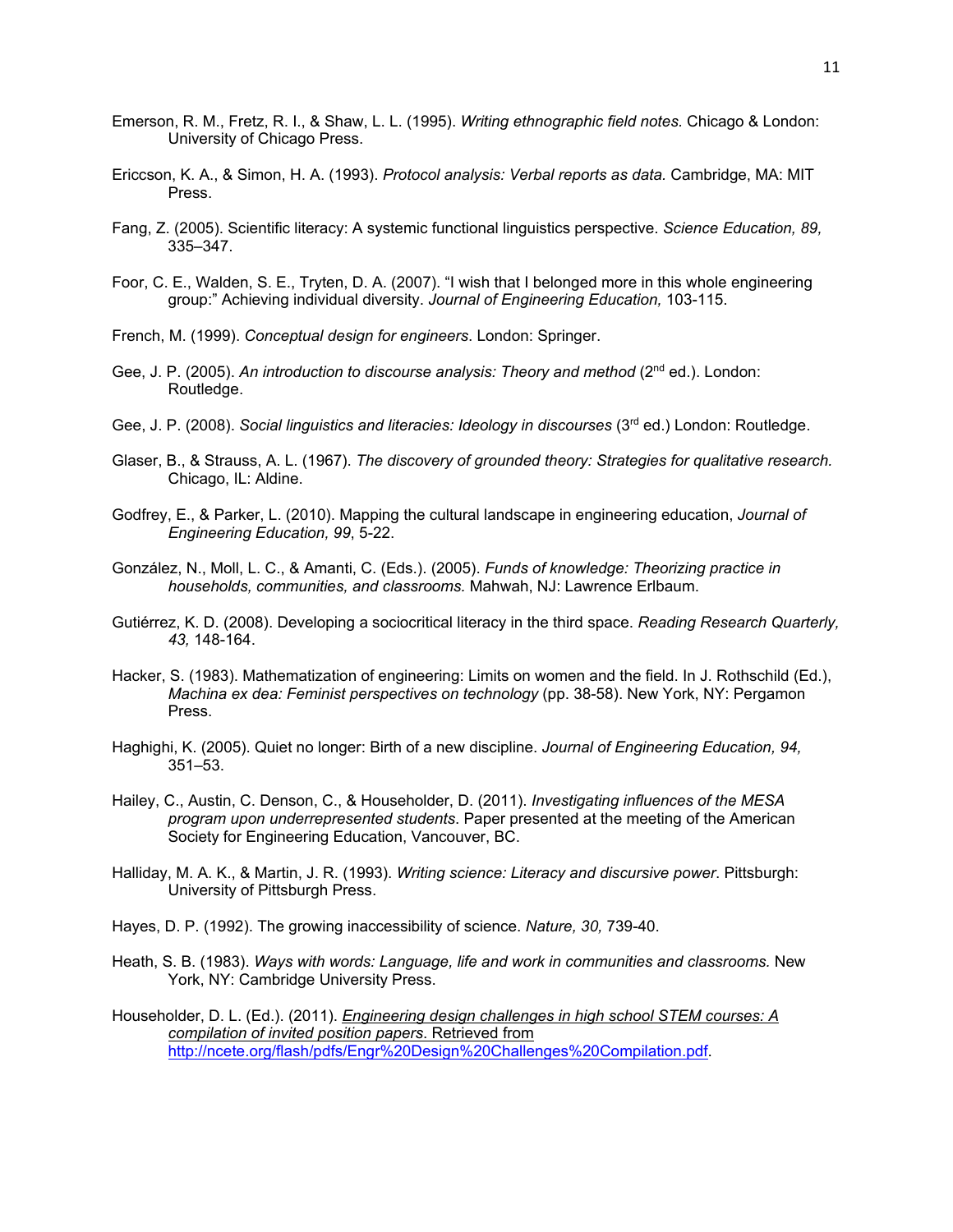- Hsu, P.-L., Roth, W-M., Marshall, A., & Guenette, F. (2009). To be or not to be? Discursive resources for (dis-)identifying with science-related careers. *Journal of Research in Science Teaching, 46,* 1114- 1136.
- Hull, G. A., & Nelson, M. E. (2005) Locating the semiotic power of multimodality. *Written Communication, 22*, 224-261.
- Hull, G. A., & Rose, M. (1990). 'This wooden shack place': The logic of an unconventional reading. *College Composition and Communication, 41,* 287-298.
- International Technology Education Association. (2000). *Standards for Technological Literacy.* Reston, VA: Author.
- Johnson, A., Brown, J., Carlone, H., & Cuevas, A. K. (2011). Authoring identity amidst the treacherous terrain of science: A multiracial feminist examination of the journeys of three women of color in science. *Journal of Research in Science Teaching, 48,* 339-366.
- Jonassen, D. H. (2000). Toward a design theory of problem solving. *Educational Technology Research and Development, 48*(4), 63-85.
- Kelly, G. J., Chen, C., & Crawford, T. (1998). Methodological considerations for studying science-in-themaking in educational settings. *Research in Science Education, 28,* 23-49.
- Klein, P. D. (2006). The challenges of scientific literacy: From the viewpoint of second generation cognitive science. *International Journal of Science Education, 28,* 143–178.
- Koen, B. V. (2003). *Discussion of the methods: Conducting the engineer's approach to problem solving.* New York: Oxford University Press.
- Lee, C. D. (2001). Is October Brown Chinese? A cultural modeling activity system for underachieving students. *American Educational Research Journal, 38,* 97-141.
- Lee, C. D. (2007). *Culture, literacy, and learning: Taking bloom in the midst of the whirlwind.* New York: Teachers College Press.
- Lee, O. (1999). Science knowledge, world views, and information sources in social and cultural contexts: Making sense after a natural disaster. *American Educational Research Journal*, 36, 187-220.
- Lewis, S. Mclean, E., Copeland, L., & Lintern, S. (1998). Further explorations of masculinity and the culture of engineering. *Australian Journal of Engineering Education, 8,* 59-78.
- Lewis, T. (2006). Design and inquiry: Bases for an accommodation between science and technology education in the curriculum? *Journal of Research in Science Teaching, 43*, 255-281.
- Martin, D. (2006). Mathematics learning and participation in African American context: The coconstruction of identity in two intersecting realms of experience. In N. Nasir & P. Cobb (Eds.), *Diversity, equity, and access to mathematical ideas* (pp. 146–158). New York: Teachers College Press.
- Martino, W. (1999). 'Cool boys', 'party animals', 'squids' and 'poofters': Interrogating the dynamics and politics of adolescent masculinities in school. *British Journal of the Sociology of Education, 20,*  239-263.
- Mcilwee, J., & J.G. Robinson. (1992). *Women in engineering: Gender, power, and workplace culture.*  Albany, NY: State University of New York Press.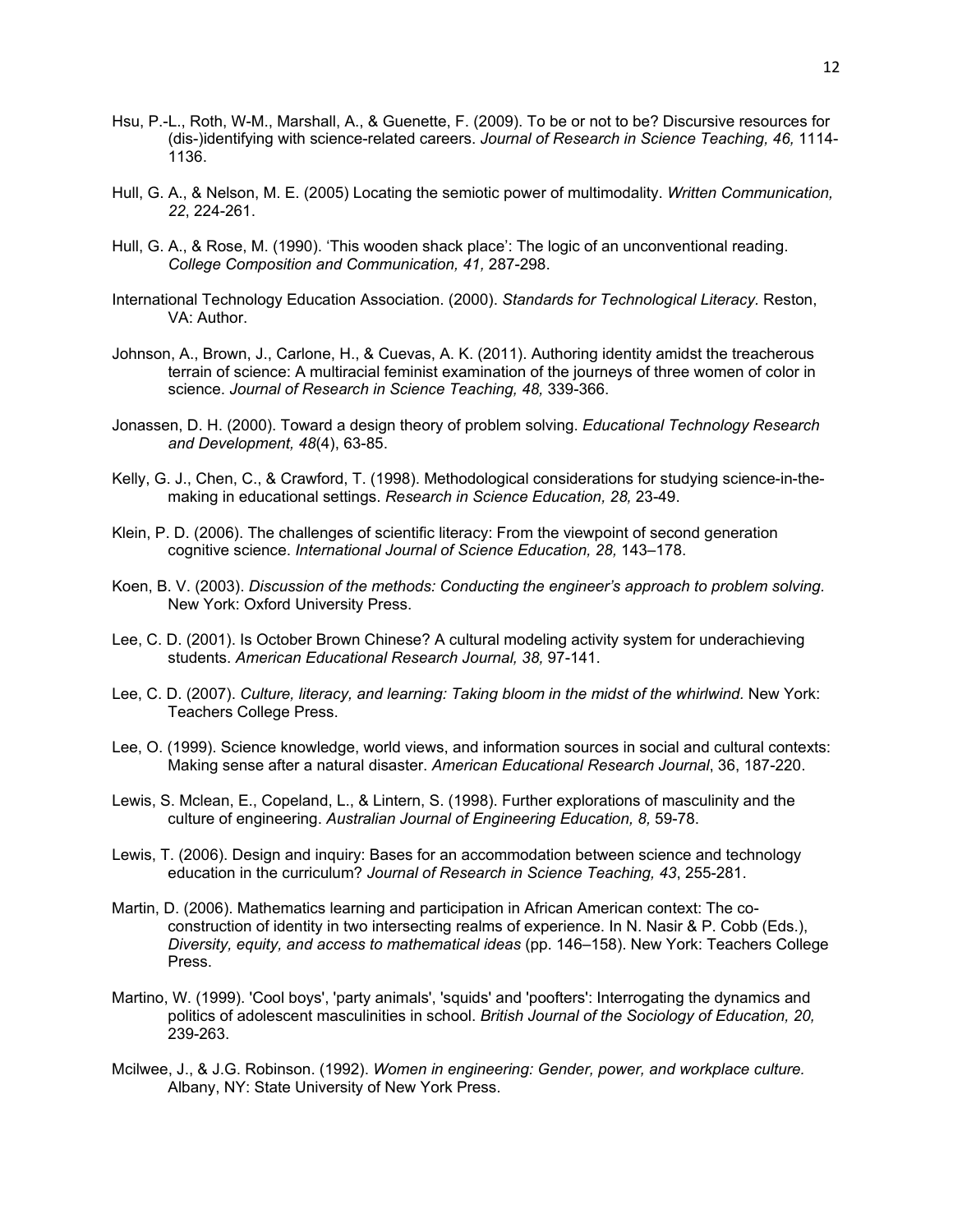- Moje, E. B. (2004). Powerful spaces: Tracing the out-of-school literacy spaces of Latino/a youth. In K. M. Leander & M. Sheehy (Eds.), *Spatializing literacy research and practice* (pp. 15-38). New York: Peter Lang.
- Moje, E. B. (2008). Foregrounding the disciplines in secondary literacy teaching and learning: A call for change. *Journal of Adolescent & Adult Literacy, 52,* 96-107.
- Moje, E. B., Collazo, T., Carrillo, R., & Marx, R. W. (2001). "Maestro, what is quality?": Language, literacy, and discourse in project-based science. *Journal of Research in Science Teaching, 38,* 469-498.
- Moje, E. B., Ciechanowski, K., Kramer, K., Ellis, L., Carrillo, R., & Collazo, T. (2004). Working toward third space in content area literacy: An examination of everyday funds of knowledge and discourse. *Reading Research Quarterly, 39*, 38-71.
- Moll, L. C., Amanti, C., Neff, D., Gonzalez, N. (1992). Funds of knowledge for teaching: Using a qualitative approach to connect homes and classrooms. *Theory into Practice, 31*, 132-141.
- Murillo, E. (1999). Mojado crossings along neoliberal borderlands. *Educational Foundations, 13*(1), 7-21.
- Nasir, N. S. (2000). "Points ain't everything": Emergent goals and averages and percent understandings in the play of basketball among African-American students. *Anthropology & Education Quarterly, 31*, 283–305.
- Nasir, N. S. (2002). Identity, goals, and learning: Mathematics in cultural practice. *Mathematical Thinking and Learning, 4,* 213-247.
- Nasir, N. S., & Saxe, G. B. (2003). Ethnic and academic identities: A cultural practice perspective on emerging tensions and their management in the lives of minority students. *Educational Researcher, 32*(5), 14-18.
- National Academy of Engineering and National Research Council. (2009). *Engineering in K-12 education: Understanding the status and improving the prospects.* Washington DC: National Academies Press.
- National Assessment of Educational Progress (2007). *The Nation's Report Card on Writing.* Washington DC: Author. Retrieved from http://nces.ed.gov/nationsreportcard/pdf/main2007/2008468\_1.pdf
- National Assessment of Educational Progress. (2011). *The Nation's Report Card on Reading.*  Washington DC: Author. Retrieved from http://nationsreportcard.gov/reading 2011/summary.asp
- National Assessment Governing Board. (2010). *Technology and engineering literacy framework for the 2014 National Assessment of Educational Progress (NAEP).* Washington DC: Author. Retrieved from<http://www.edgateway.net/cs/naepsci/print/docs/470>
- National Research Council. (2011). *A framework for K-12 science education: Practices, crosscutting concepts, and core ideas.* Washington DC: National Academies Press.
- National Steering Committee of the National Engineering Education Research Colloquies. (2006). The research agenda for the new discipline of engineering education. *Journal of Engineering Education, 95,* 259-261.
- Norris, S. P., & Phillips, L. M. (2003). How literacy in its fundamental sense is central to scientific literacy. *Science Education, 87,* 224–240.
- O'Halloran, K. L. (2005). *Mathematical discourse: Language, symbolism, and visual images.* New York: Continuum.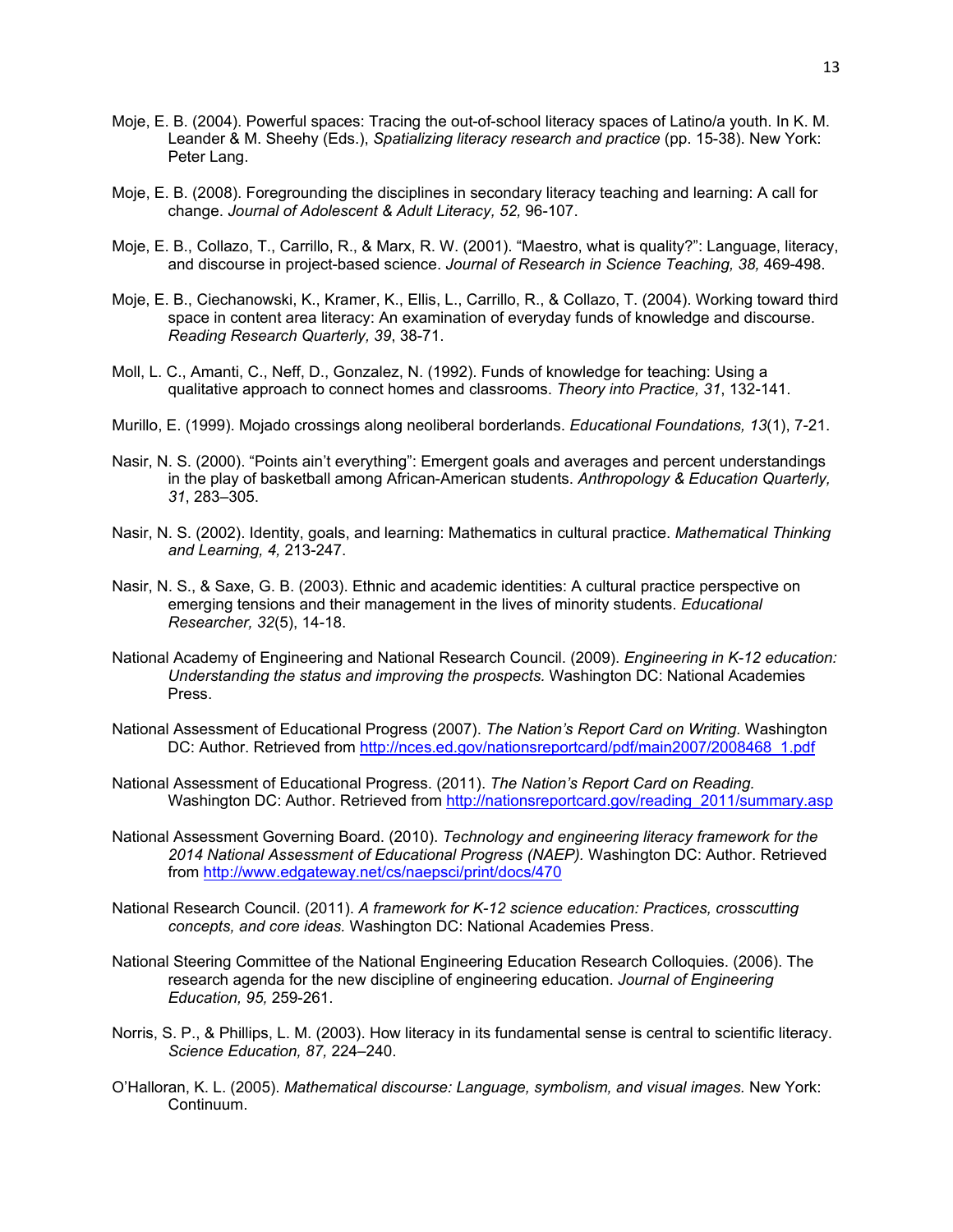- Orellana, M. F., & Reynolds, J. (2008). Cultural modeling: Leveraging bilingual skills for school paraphrasing tasks. *Reading Research Quarterly, 43*, 48–65.
- Reveles, J. M., Cordova, R., & Kelly, G. J. (2004). Science literacy and academic identity formulation. *Journal of Research in Science Teaching, 41,* 1111-1144.
- Rosenblatt, L. M. (1994). The transactional theory of reading and writing. In R. B. Ruddell, M. R. Ruddell, & H. Singer (Eds.), *Theoretical models and processes of reading* (4<sup>th</sup> ed.; pp. 1057-1092). Newark, DE: International Reading Association.
- Rubin, H. J., & Rubin, I. S. (2005). *Qualitative interviewing: The art of hearing data* (2<sup>nd</sup> ed.). Thousand Oaks, CA: Sage.
- Seiler, G. (2001). Reversing the ''standard'' direction: Science emerging from the lives of African American students. *Journal of Research in Science Teaching, 38*, 1000–1014.
- Smagorinsky, P. (1994). *Speaking about writing: Reflections on research methodology.* Thousand Oaks, CA: Sage.
- Stevens, R., O'Connor, K., Garrison, L., Jocuns, A., & Amos, D. M. (2008). Becoming an engineer: Toward a three dimensional view of engineering learning. *Journal of Engineering Education, 97,*  355-368.
- Stoyner, H. (2002). Making engineering students—making women: The discursive context of engineering education. *International Journal of Engineering Education, 18,* 392-399.
- Strauss, A., & Corbin, J. (1998). *Basics of qualitative research: Techniques and procedures for developing grounded theory.* Thousand Oaks, CA: Sage.
- Tan, E., & Barton, A. C. (2008). Unpacking science for all through the lens of identities-in-practice: the stories of Amelia and Ginny. *Cultural Studies of Science Education, 3,* 43–71.
- Tate, W. F. (1995). Returning to the root: A culturally relevant approach to mathematics pedagogy. *Theory into Practice, 34,* 166-173.
- Tonso, K. L. (1996). The impact of cultural norms on women. *Journal of Engineering Education, 85,* 217- 225.
- Ullman, D. G. Wood, S., & Craig, D. (1990). The importance of drawing in the mechanical design process. *Computers and Graphics, 14,* 263-274.
- Upadhyay, B. (2006). Using students' lived experiences in an urban classroom: An elementary school teacher's thinking. *Science Education, 90,* 94–110.
- Vélez-Ibáñez, C. G., & Greenburg, J. B. (1992). Knowledge and transformation of funds of knowledge among U.S.-Mexican households. *Anthropology & Education Quarterly, 23*, 313-335.
- Walden, S. E., & Foor, C. (2008). "What's to keep you from dropping out?": Student immigration into and within engineering. *Journal of Engineering Education, 97,* 191-208.
- Walker, M. (2001). Engineering identities. *British Journal of Sociology of Education, 22,* 75-89.
- Warren, B., Ballenger, C., Ogonowski, M., Rosebery, A. S., Hudicourt-Barne, J. (2001). Rethinking diversity in learning science: The logic of everyday sense-making. *Journal of Research in Science Teaching, 38,* 529-552.